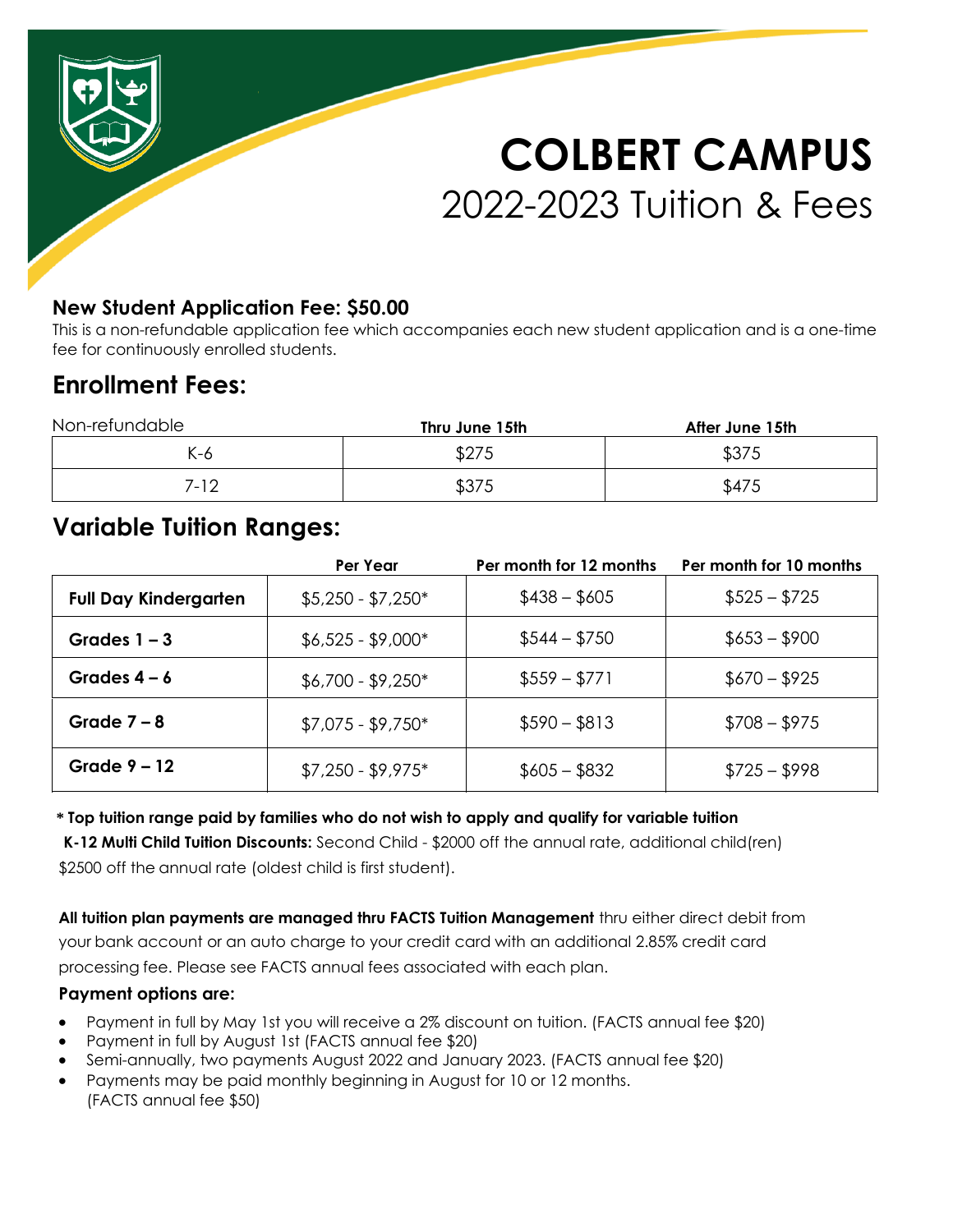# **Other Fees and Expenses**

Over the course of a school year, there are times when it may be necessary for NWC to charge additional fees to cover the costs of events, programs, courses, activities, etc. This occurs most often when costs may vary from grade to grade, or level to level, or the fee covers the cost of a chosen course or activity.

Below are the estimated costs of some of the potential fees that may be incurred during the school year:

#### **Bus Passes**

Annual bus pass per student is \$900.00 with a \$2,400 maximum for multi student families. Annual passes may be rolled into your monthly FACTS tuition plan.

Monthly bus pass per student - \$135.00 Punch pass for 20 one-way trips - \$90.00 One-way pass - \$5.00

All bus passes are non-refundable, non-transferable and only good for the current school year. Monthly, punch and one-way are subject to change throughout the year due to gas prices.

## **Athletics**

- Grades K-6 Varies on the league
	- \$195 per sport \*additional charge for football
- Grades 9-12 \$215 per sport \*additional charge for golf and football

## **Elementary**

• Grades 7-8

- Field trips ............................................................................ Varies (most included in fundraising) • Photos (individual and class) ..................................................... Varies by package choice • Color day shirt ........................................................................................................ \$17 and up • Yearbook .................................................................................................................................. \$20
- Learning Center…............................................................................See brochure for more info
- Hot lunch ..................................... \$4.50 per meal, pizza extra slice \$1.50, snacks vary in price
- Band (instrument rentals, special events and fundraising) ............................................. Varies

## **Junior High**

# **High School**